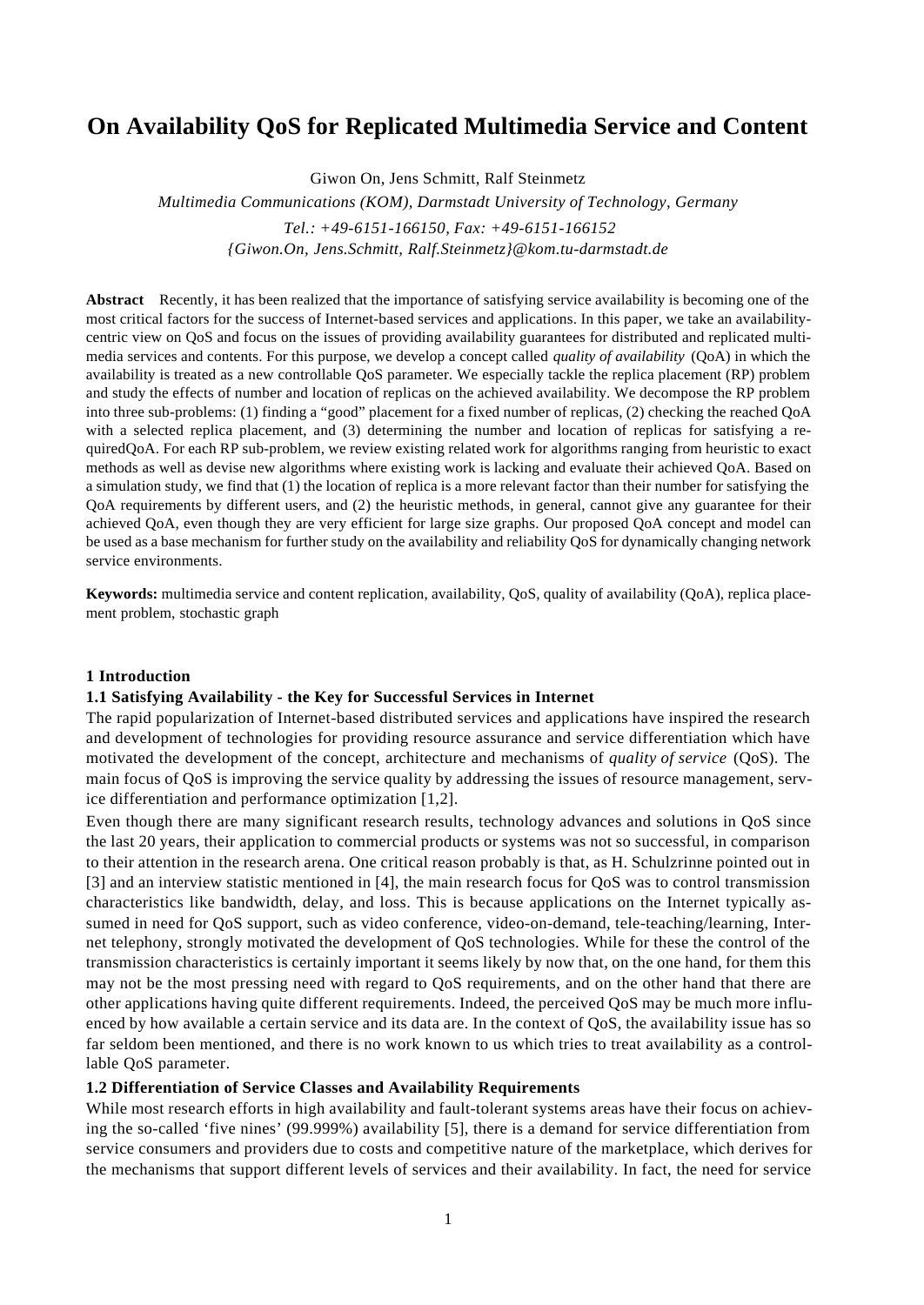differentiation can be observed from different services, such as video-on-demand (VoD) or news-on-demand over the Internet, as wells as different users' requirements which depend on the service type they demand, on the service time when they access, on the peripherials they have, and on the service price they pay. From the service system provider's point of view, on the other side, not all system components need to have the same redundancy level, i.e., availability level to offer. The availability level required for individual system components depends on the fact of how much they should be reliable and are critical for offering the service. For example, in developing replication mechanisms for increasing availability of services and their data in a distributed multimedia system *medianode* [6], we analysed the characteristics of multimedia contents and their meta-data and could identify that not all service operations and not all data access functions require the same availability level of the 'five nines'.

#### **1.3 The Main Focus and Approach**

The work in this paper is strongly motivated by the two aspects mentioned above. So, the main focus is building a model and mechanisms to study the problem of how to satisfy and guarantee different availability requirements for distributed and replicated multimedia services in a wide-area internetwork like the Internet, and to evaluate the achieved availability QoS. In many existing works, it has been shown that the availability of distributed services and their data can be significantly increased by replicating them on multiple systems connected with each other, even in the face of system and network failures. Thus, we especially tackle the replica placement (RP) problem and study the effects of number and location of replicas on the reached availability QoS. For this purpose, we develop a concept called *quality of availability* (QoA) in which the availability is treated as a new controllable QoA parameter. Based on the QoA concept, we model the distributed multimedia system as a stochastic graph where all nodes and edges elements are parameterized, statistically independently of each another, with known availability and failure probabilities. An availability requirement value is additionally assigned to each node so that the target replica placement problem is to find replica set with which the availability requirements for all nodes are satisfied. We decompose the RP problem in three questions: (1) finding a "good" placement for fixed number of replicas, (2) checking the reached QoA with a selected replica placement, and (3) determining the number and location of replicas for satisfying a required QoA with absolute guarantees. Thus, the main focus of the paper is not developing an additional, new algorithms for the RP problem, but instead specifying the availability QoS concept and model. For each RP question, we review some solution algorithms from heuristic and exact methods and evaluate their achieved QoA. Based on a simulation study, we find that (1) the location of replica is a more relevant factor than its number for satisfying the required availability QoS, and (2) the heuristic methods do not give any guarantee for their achieved QoA, even though they are very efficient for large size graphs. Note that we do not address the replica selection and update distribution issues in this work. These issues are handled in our previous work [6] where we also give a comprehensive survey on existing solutions for these problem.

### **1.4 Outline**

The rest of this paper is organized as follows. In Section 2, we develop the concept of quality of availability and describe the QoA metrics to be used in this work. Section 3 presents the replica placement problem and details the algorithms that we reviewed and modified for our problem. In Section 4, we present our implementation methods including the experimental simulation environment and in Section 5 we evaluate the results. Section 6 discusses related work. Finally, Section 7 concludes the paper.

## **2 The Concept of Quality of Availability (QoA) and its Model**

## **2.1 Basic Idea**

The basic idea of the QoA concept is that the availability can be defined as *a new controllable, observable QoS parameter*. Indeed, we move the focus of the objective function for the resource and performance optimization problems of the QoS field from satisfying transmission-dependent characteristics such as minimizing transmission delay, jitter, and/or loss to satisfying the availability requirements such as minimizing failure time of service systems and their components and to maximizing the total time amount in which the required service functions as expected and its data are reachable. Given a set of different levels of availability requirements and a network topology with a finite number of possible replica locations, we are then in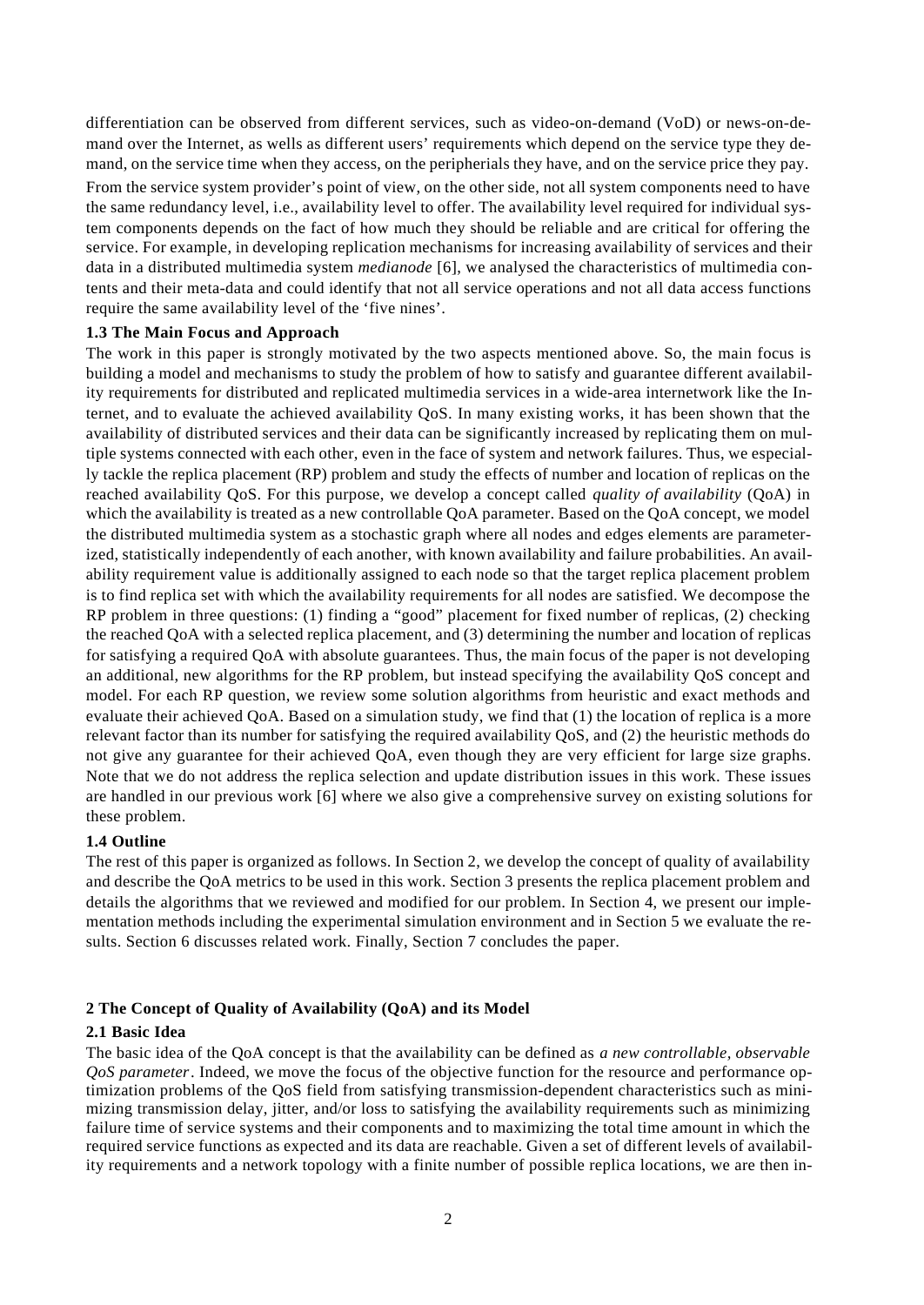terested in how many replicas are needed, where should they be placed, whether their placement on the given topology satisfies the individually required availability QoS and how they affect the overall service availability quality. In the following section we define QoA metrics and presents our methodology to study the QoA.

## **2.2 The QoA Metrics and Parameters**

A service is said to be *available* when it functions as expected and its data is reachable. Commonly we distinguish between two levels of available services: *basically available* (BA) and *highly available* (HA). At the BA level, a service delivers correct functionality as long as no faults occur, but it neither offers any redundancy for its system components and data, nor fault detection and recovery mechanisms, while a HA service, in addition to the BA level's feature, provides a certain level of redundancy and eventually the mechanisms for fault-tolerance support [5,11].

Availability is usually defined either as (a) the percentage of time during which the service is available or (b) the probability of service systems' reachability where each system has an independent failure probability [11]. We use these definitions to specify our availability metrics used in both defining QoA requirements and evaluating reached QoA for networked services. Using these availability metrics - the percentage of successful service time and the failure probability of underlying systems and network connections, QoA guarantees can be specified in various forms like the cases in network QoS [2,7]:

- *deterministic* a service (or its data item) is reachable all the time with an availability guarantee of 99.99 percent. This means for a service that the time duration where the service is unreachable should be absolutely no longer than 53 minutes for a year (1 year =  $525600$  minutes).
- *probabilistic (or stochastic)* a service availability probability is guaranteed to be at least, e.g., 90 percent of the whole service access requests.
- *time average* the available service time (or data access time) is more than 8000 hours over a year (8760 hours).

Actually, the exact form of QoA parameter can be specified both by applications and service providing systems. The QoA evaluation conditions that we use for evaluating satisfied QoA in the evaluation part of this work are as follows:

- reachedQoA(v):  $QoA_s(v)$  = satisfied availability(v)/required availability(v),  $\forall v \in V_R$  *with*  $V_R$  (V *without R)*
- minQoA:  $QoA_{min} = \min \{ QoA_s(v) : \forall v \in V_R \}$
- avgQoA:  $Q_0A_{ave} = 1/n(\sum_{O \circ A} (v))$  with  $\forall v \in V_R$  and  $n = (|V| |R|)$  $QoA_{avg} = 1/n(\sum QoA_s(v))$  with  $\forall v \in V_R$
- guaranteedQoA:  $Q \circ A_{\varphi} = |V_{\varphi}|/|V|$ ,  $V_{\varphi} = \mathcal{E}$  *set of nodes with*  $Q \circ A_g = |V_s|/|V|$ ,  $V_s = set \ of \ nodes \ with \ Q \circ A_s(v) \ge 1$

Beyond the QoA parameters mentioned above, we can also take into account typical QoS parameters like delay, jitter and data loss. Especially, taking the delay as QoS parameter into account makes the QoA model more realistic, because service consumers usually expect to receive a service within an acceptable response time, when they require the service, and when it is assumed that the service is available. One other QoA parameter can be the consistency parameter which can be modeled either as staleness or the total time duration of data being inconsistent.

#### **2.3 Replication as Concept for Increasing Availability**

Replication is a proven concept for increasing the availability for distributed systems. Replicating services and data from the origin system to multiple networked computers increases the redundancy of the target service system, and thus the availability of the service is increased. Important decisions for a replication management system are: *what to replicate?* (replica selection problem), *where to place the replica?* (replica placement problem), and *when and how to update them?* (update control problem). From these decision problems, we especially focus on the replica placement problem, because the placement problem does not depend only on the user's access patterns, but also on the available, continuously changing, but limited system and network resources and on the costs which service (or content) providers need to pay for satisfying a required availability level.

#### **3 The Replica Placement Problem**

#### **3.1 Notations and Problem Formulation**

Distributed, networked service systems that consist of storage/server nodes and network connections between them can be modelled as a graph,  $G(V,E)$ , where V is the set of nodes and E the set of connection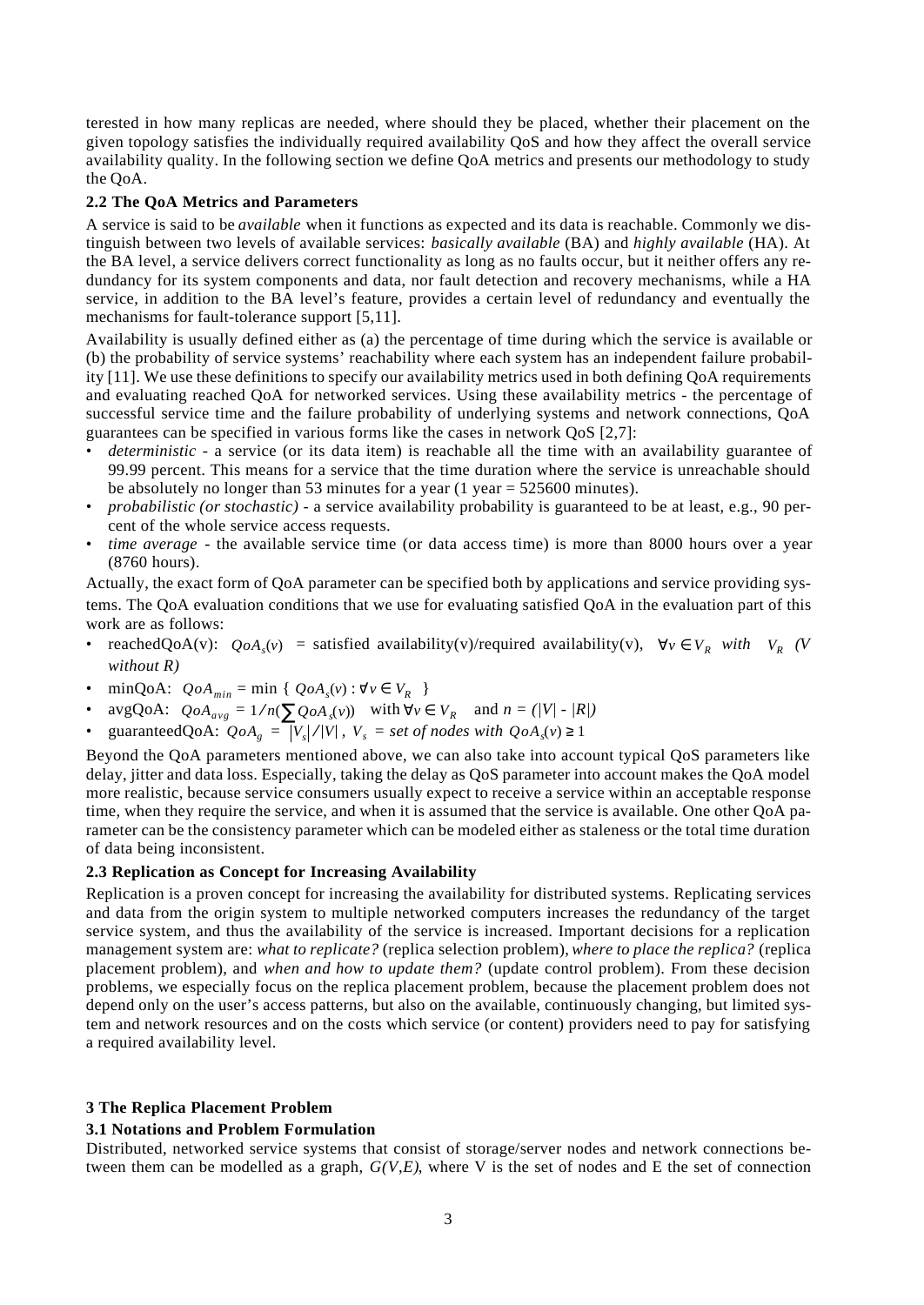links. This graph is *static* if the members and the cardinality of V and E do not change else it is *dynamic*. The graph is said to be *stochastic* when each node and link are parameterized, statistically independently of each other, with known failure or availability probabilities. The replica placement (RP) problem can be distinguished between constrained RP (CRP) and unconstrained RP (URP) problems: In the CRP, there are a set of service demanding nodes *D* and a set of service supply nodes *S*, so that  $D \cup S = V$  and  $D \cap S = 0$ (empty set), and the replica set R can only be built from the nodes of the set S,  $R \subset S$ . In the URP, every node can be either a service demanding node or a service supply node, i.e., there is no *D* and *S*, and  $R \subset V$ . Concerning the RP problem, the following sections introduce three sub-problems that are explored in this work. For all three sub-problems, we model the RP problem as a *static, stochastic and unconstrained* graph. Table2 summarizes the notation used for formulating and specifying the RP problem throughout this work.

| Notation          | Description                                                                                                |  |  |  |  |  |
|-------------------|------------------------------------------------------------------------------------------------------------|--|--|--|--|--|
| G(V, E)           | a graph with V, the set of nodes, and $E \subset V \times V$ , the set of links                            |  |  |  |  |  |
| D                 | set of service demanding nodes and a subset of nodes of G, $D \subset V$                                   |  |  |  |  |  |
| $\boldsymbol{S}$  | $S \subset V$<br>set of service supply nodes and a subset of nodes of G,                                   |  |  |  |  |  |
| R                 | set of replica nodes, a subset of nodes of G, $R \subset S \wedge R \subset V$                             |  |  |  |  |  |
| V ,  D ,  S ,  R  | cardinality of the node sets $V$ , $D$ , $S$ , $R$                                                         |  |  |  |  |  |
| T(R)              | topological placement of $R$ , i.e., the location of $R$ 's elements                                       |  |  |  |  |  |
| $p_e$             | availability probability of the element $e \in V$ or $e \in E$ ) for service supply                        |  |  |  |  |  |
| $q_e$             | failure probability of the element $e$ ( $e \in V$ or $e \in E$ ) for service supply, $q_e = 1$ .<br>$p_e$ |  |  |  |  |  |
| $p d_e$           | required service availability of service demanding node $e$ ( $e \in V$ )                                  |  |  |  |  |  |
| $x_e$             | a boolean variable for the state of the component $e \in V$ : 1 if e functions else 0                      |  |  |  |  |  |
| a(G)              | availability of $G$                                                                                        |  |  |  |  |  |
| $g_i$             | state of $G$                                                                                               |  |  |  |  |  |
| $G(g_i)$          | partial graph of G associated with $g_i$                                                                   |  |  |  |  |  |
| $A_e(R)$          | achieved QoA for a service demanding node e of V with R: 1 if satisfied else 0                             |  |  |  |  |  |
| $\overline{A}(R)$ | achieved QoA for all service demanding nodes of G with R: 1 if satisfied else 0                            |  |  |  |  |  |

Table 1: Notation.

#### **3.2 Finding a "Good" Placement for a Fixed Number of Replicas**

As input, a stochastic graph *G (V, E) is* given. As the second parameter, a positive integer number *k* may also be given. The objective of this problem is to place the *k* replicas on the nodes of *V*, i.e., find R with *|R|*  $= k$  such that a given optimization condition  $O(|R|, T(R), a)$  is satisfied for given availability requirement for service demanding nodes. How well the optimization condition is satisfied depends on the size of |R| and the topological placement  $T(R)$ . Because the main goal associated with placing replicas on given networks in our work is satisfying availability QoS which can be required in different levels, we take the availability and failure parameters as our key optimization condition, i.e., *O(|R|, T(R), ReachedAvailability).* Thus, with the use of 100% of all clients', 90%-tile, and mean clients' required availability value, the optimization condition can be denoted as  $O(|R|, T(R), 1.0)$ ,  $O(|R|, T(R), .90)$ ,  $O(|R|, T(R), Avg)$ , respectively. For these conditions, the replica set *R* must be chosen such that the maximum, average or any given failure bound for service and its data access meets the QoA requests for any demanding node (client node) of *V*.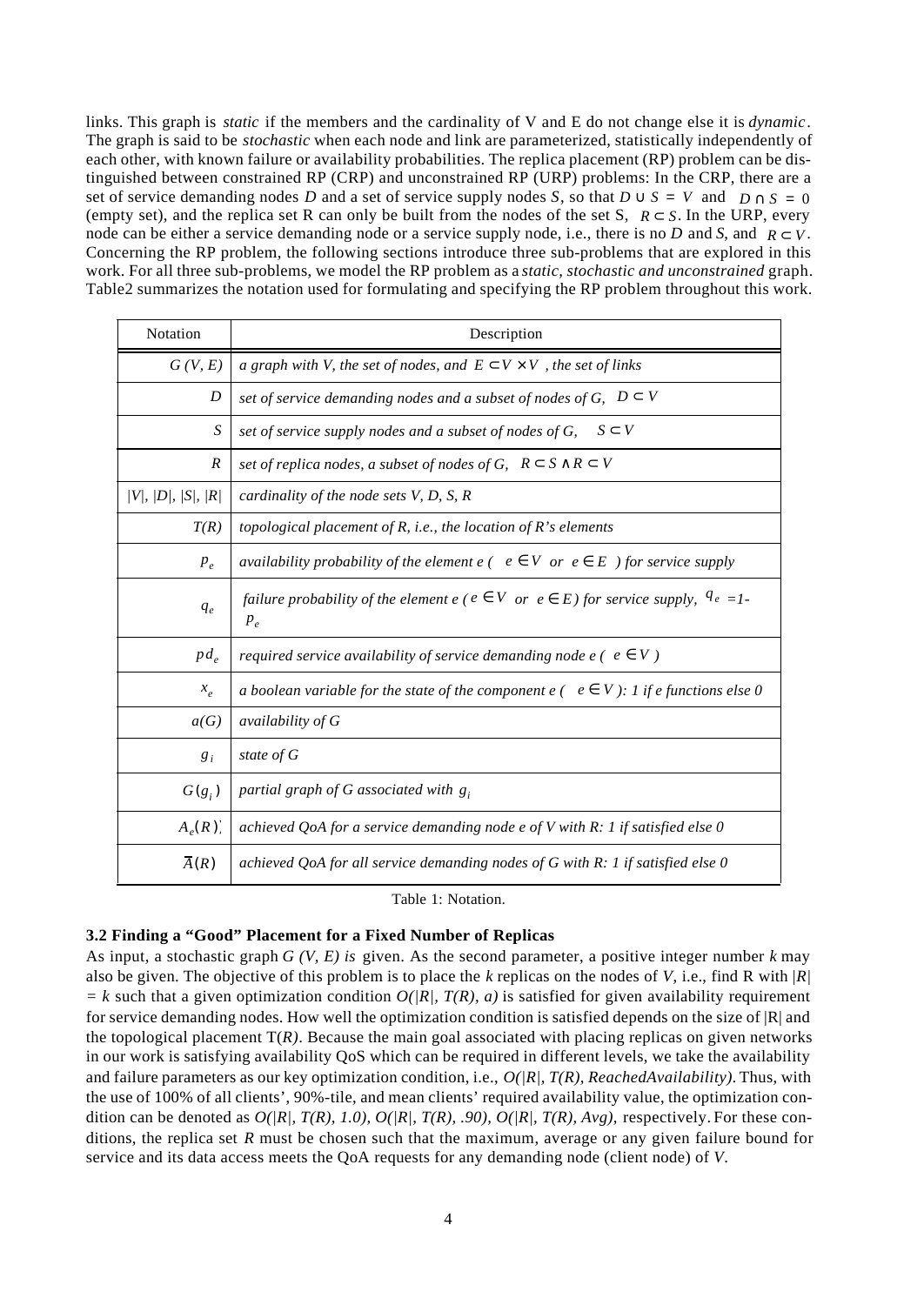The RP problem can be classified as NP-hard discrete location problem. In literature, many similar location problems are introduced and algorithms are proposed to solve the problems in this category. The heuristics such as *Greedy, TransitNode, Vertex substitution*, *Tabu Search*, etc. are applied to many location problems and have shown their efficiency [15,16,17,18,19,21,22]. In this work, we take some basic heuristic algorithms as follows. But, different variants of these heuristics and any such improvement can be used with light modifications to enhance the efficiency and performance of our basic heuristics:

- *Random (RA)*. By using a random generator, we pick a node *v* with uniform probability, but without considering the node's supplying availability value, and put it into the replica set. If the node already exists in the replica set, we pick a new node, until the given number reaches *k*.
- *HighestFirst (HF)*. For each node *v*, we calculate v's actual supplying availability value (in math. form here) by taking the availability values of all adjacent edges of the node into account. The nodes are then sorted in decreasing order of the actual availability values, and we finally put the best *k* nodes into the replica set.

```
Algorithm HF+TR
Input: a parameterized graph G (V,E) and a number k;
Output: a replica node set R 
Initialization: replica node set R = candidate node set candSet = {}
1. forall nodes v of V 
2. forall adjacent edges of v, 
3. calculate max/min/mean values for demanding and supply availability values 
4. forall nodes v of V 
5. build a candSet with nodes of which their availability value and degree are 
          greater than the average values, respectively. 
6. sort the nodes in candSet in decreasing order of the supply availability value 
7. for nodes which have the same availability values, 
8. sort these nodes in decreasing order of the (in/out) degree 
8. while (|R| <= k)
9. put the best k nodes from candSet into R 
10.return R
```
*Figure 1:* Pseudo-code of the *HF+TR* algorithm for finding a placement

• *TransitNode (TR)*. The basic principle of the *TransitNode* heuristic is that nodes with the highest (in/



| NodeId        | $\theta$       | $\boldsymbol{l}$ | $\overline{c}$              | $\mathfrak{Z}$ | $\overline{4}$ | 5                | 6              | $\overline{7}$ | 8              | 9              |
|---------------|----------------|------------------|-----------------------------|----------------|----------------|------------------|----------------|----------------|----------------|----------------|
| Req.QoA       | 94             | 92               | 91                          | 92             | 93             | 94               | 93             | 92             | 95             | 95             |
| Sup. QoA      | 96             | 95               | 91                          | 96             | 98             | 94               | 95             | 92             | 96             | 97             |
|               |                |                  |                             |                |                |                  |                |                |                |                |
| EdgeId        | $\theta$       | $\mathfrak{1}$   | $\overline{c}$              | $\mathfrak{Z}$ | $\overline{4}$ | 5                | 6              | 7              | 8              | 9              |
| Fail-<br>Prob | $\mathfrak{Z}$ | 9                | $\mathcal{I}_{\mathcal{I}}$ | 6              | $\mathfrak{Z}$ | $\boldsymbol{l}$ | $\overline{c}$ | $\overline{4}$ | $\overline{4}$ | $\overline{c}$ |
| EdgeId        | 10             | 11               | 12                          | 13             | 14             | 15               | 16             | 17             | 18             | 19             |
| Fail-         |                |                  |                             |                |                |                  |                |                |                |                |

*Figure 2:* An example stochastic graph: the demanding and supplying availability values for all nodes are independent and decoupled. To each edge a failure probability value is assigned. The values are in percentage.

*Prob*

out) degrees, i.e., the number of connection links to adjacent nodes, can potentially reach more nodes with smaller latency. So we place replicas on nodes of V in decending order of (in/out) degree. This is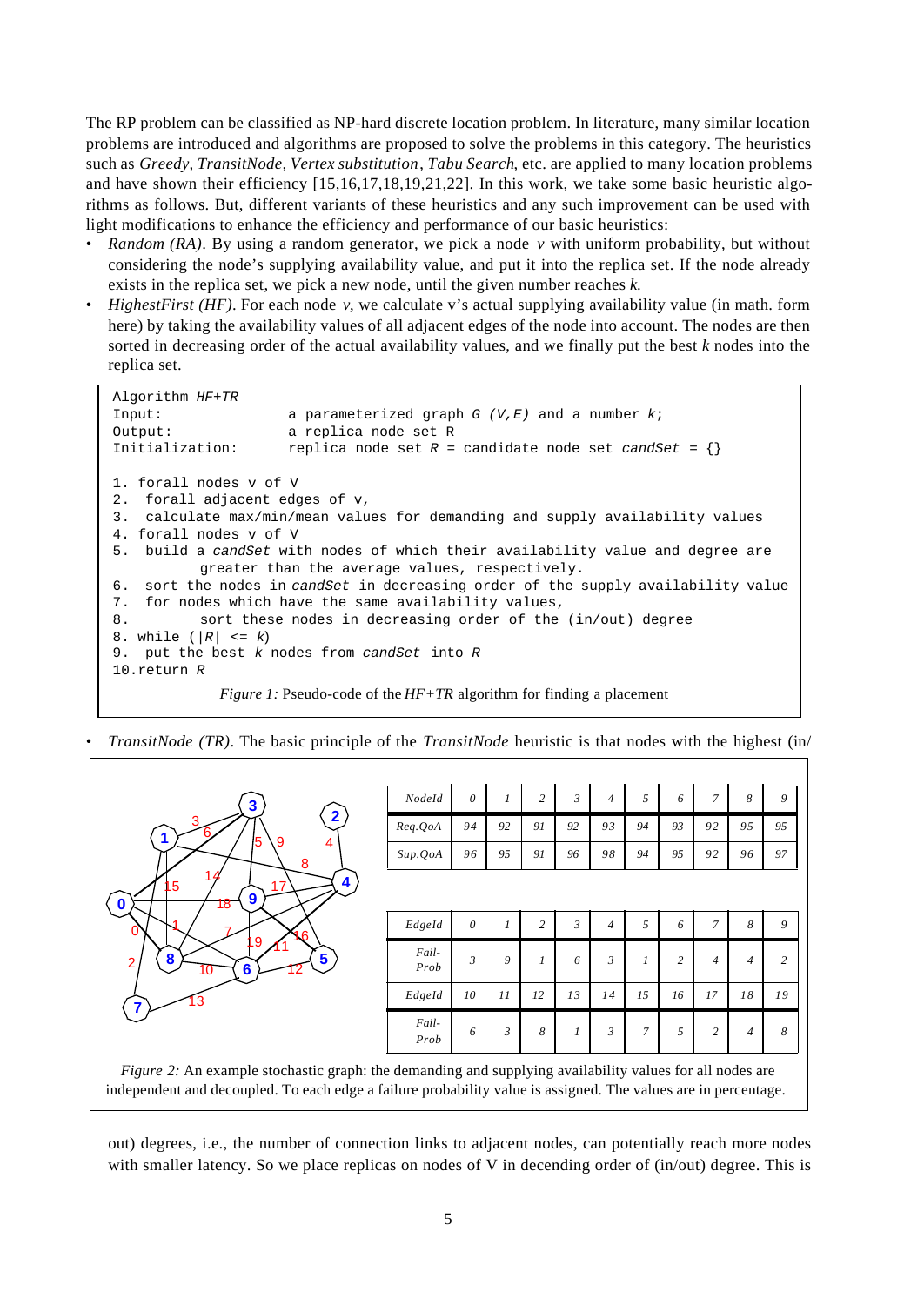due to the observation that nodes in the core of the Internet that act as transit points will have the highest (in/out) degrees [15,16].

• *HighestFirst+TransitNode (HF+TR)*. This method is a combination of the *HF* and *TR* algorithms. Figure 1 detail the *HF+TR* algorithm.

We applied the *HR+TR* algorithm to an example stochastic graph which represents a model of a virtual network topology (Figure 2). In this example graph  $G(V,E)$  with  $|V|=10$  and  $|E|=20$ , nodes and links are parameterized with randomly generated probability values, e.g., the demanding and supply availability values of nodes are between 90% and 99%, and the failure probability values of links are between 1% and 10%. For a given number  $k = 1$ , the candidate replica nodes are  $\{4\}$ ,  $\{9\}$ ,  $\{8\}$ ,  $\{3\}$  and  $\{0\}$ . By considering only the availability value (*Sup.QoA*), the algorithm choices {4} as the replica set.

#### **3.3 Calculating the Reached QoA**

Given a stochastic graph *G(V,E)* and a replica set *R* with its topological placement T(R). The objective of this problem is to check for all demanding nodes whether the reached availability satisfies the required QoA for them, i.e., whether  $\overline{A}(R)$  is 1 or 0. In comparison to the problem of finding a good placement decribed in Section 3.2, this problem requires a solution which exactly tests whether the result is 1 or 0. Some similar works are introduced in the literature, which are devoted to the problem of *network reliability* [13]. The methods that provide an exact reliability are called exact methods, in contrast to the heuristic methods which provide an approximate result.

Enumerating all possibilities without skipping any solution case requires to take exact methods for solving this problem. From some exact methods which are proposed in the literature, we adopted the state enumeration method[13] and modified it for our problem. In the state enumeration method, the state of each node and each edge are enumerated: the state value is either *1* when it functions or *0* when it fails. Indeed, there are  $2^{|v|+|E|}$  states for a graph  $G = (V, E)$ , i.e.,  $2^{|v|+|E|}$  partial graphs for G. We then check the QoA for all partial graphs with the replica set given as input. Figure 3 details the *StateEnumeration* algorithm.

```
Algorithm StateEnumeration
Input: a parameterized graph G (V,E) and a placement (replica set R);
Output: the QoA: either 1 (satisfied) or 0 (not satisfied)
Initialize variables:state matrix
1. for all nodes v of V/R
2. build a state martix for all partial graphs of G
3. for all states
4. check the availability of the state, i.e., exist at least a path?
5. for the states for which the checked availability value is 1, 
6. compute availability probability for each state 
7. sum all the availability probability values of satisfied states
8. if p_a(v) \leq A_v(G) then A_v(R) = 19. for all nodes v, 
10. if A_V(R) = 111. then \overline{A}(R) = 1, i.e., the QoA of G with R is satisfied
12. else \overline{A}(R) = 013.return QoA
```
*Figure 3:* The *StateEnumeration* algorithm for calculating the reached availability, QoA

We applied the *StateEnumeration* algorithm to an example stochastic graph  $G(V,E)$  with  $|V|=5$  and  $|E|=5$ , placement  $R=\{2\}$ ,  $|R|=1$ , as shown in Figure 4. As test node, we take the node 0 which has the availability requirement value 97%. Figure 4 (right) presents the state matrix, the availability and the sum of availability probability value for each partial graph. In this example, we only encounter the states of nodes to reduce the time complexity, i.e., from  $2^{|V|+|E|}$  to  $2^{|V|}$ . The first column means number of the partial graphs to be tested. Instead of considering all partial graph cases of  $2^{|V|+|E|}$ , we only have the half size of them by skipping the cases in which the node 1 is 'not available', i.e., (the state value of the node 1 is 0), because the node state 'zero' of the node 1 causes no further possible connection for the test node 0 to build any path to the replica node 2. After building a state matrix for the nodes 1,2,3 and 4 at the second column, we check whether there is any path between the node 0 (test node) and the node 2 (replica node) at the third column. According to the result of this check, we calculate the availability probability values for each partial graph of which the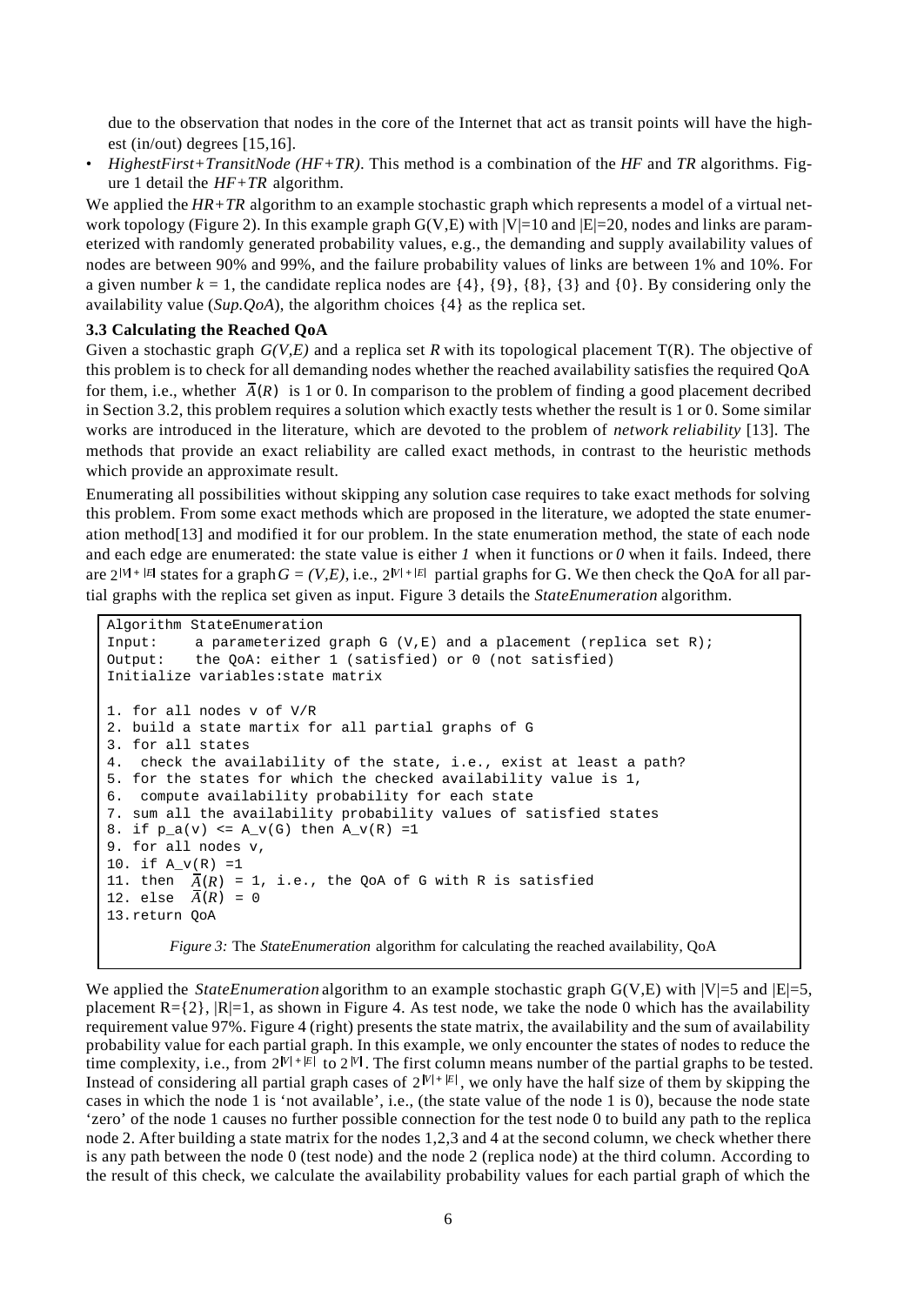availability check value is 1: as shown in the fourth column, we calculated the  $Pr(G_m)$  just for the first 4 partial graphs ( $m = 1,2,3$  and 4). The summation of the availability probability values of the four satisfied states is:  $A\_nodeO(G) = Pr(G_1) + Pr(G_2) + Pr(G_3) + Pr(G_4) = 0.97135624$ , and this availability value is greater than the availability value required by the node 0. Indeed, the QoA for the node 0 is: *A\_node0({2}) = 1*.



#### **3.4 Determining the Number and Location of Replicas for Satisfying Required QoA**

As input, only a stochastic graph *G(V,E)* is given. It has to be determined (a) how many replicas must be deployed and (b) where these replicas should be placed to guarantee the required QoA.

Satisfying a certain, required QoA value with a guarantee means that we have to offer always a replica set which fulfils the given QoA requirements in any case. Heuristics are not proper approaches for solving this problem, because they give not always a solution with QoA guarantee. To solve this problem, we generally can use the exact methods, one possible case may be enumeration method which is described in the subsection 3.3. For solving this third problem, we need to call the state enumeration method  $2^{\text{M}}$  times, i.e., for all the possible replica solution sets. The algorithm complexity is then  $O(2^{|V|} \cdot 2^{|V| + |E|})$ .

#### **4 Simulation Environment**

We built an experimental environment to perform a simulation study for the three RP sub-problems addressed in Section 3. Our goal in conducting an availability evaluation is to determine exactly the replica set *R* for given QoA requirements, and to study the effect of changing *|R|* and *T(R)* on the required and reached QoA which is given as the optimization condition  $O(|R|, T(R), a)$ , on the other side. For our availability evaluation, we conducted simulations on random network topologies.

By using Leda graphic library [24] several random topologies in different sizes can be generated at run time. We also used graph files which are generated by the topology generator Tiers[25]. To reflect the actual Internet topology, we used several different network trace data from NLANR[26], which describe the Autonomous System(AS) topology on a different day, and associated in/out-degree of the AS with each node of the randomly generated graphs. But, because we had no access to any real data concerning the availability or the failure parameters, we simply assign the values from a certain range to each node and each edge.

The availability and failure probability parameters for nodes and edges of the graphs are single values: for example, 50, 80, 90 or 99% as availability values and 10, 5, or 1% failure probability values. We decoupled the availability values between the demanding and supply nodes, i.e., all nodes have two availability parameters assigned: one value as the demanding availability parameter and the other as the supplying. Thus,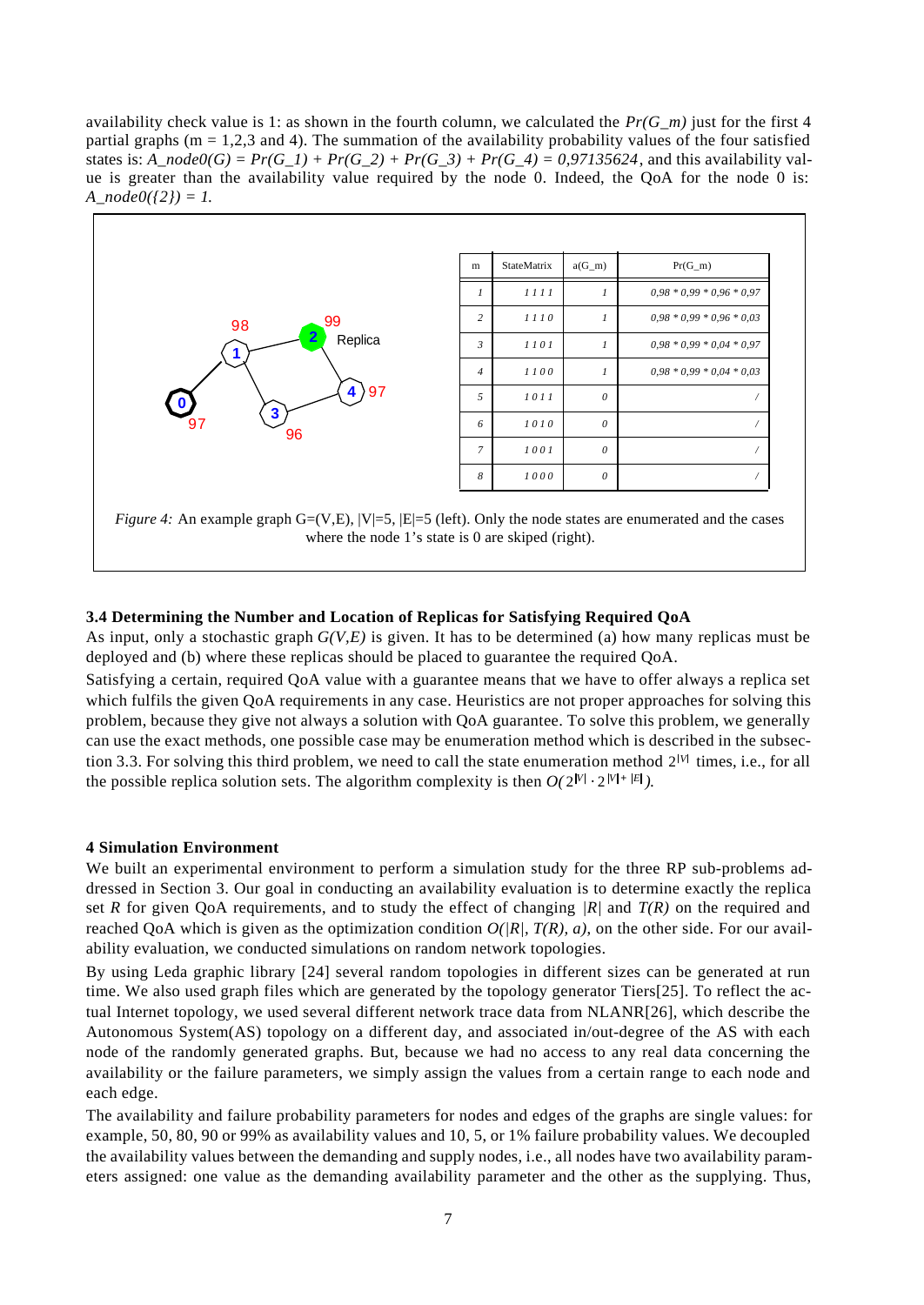when a node is a demanding node (client node), then its demanding availability value is used, while for supplying node the actual supplying availability value is, for example, calculated by multiplicating the availability values of its supplying own and the average value of its adjacent edges. At the replica set building phase, each node is evaluated according to its supplying availability value. Thus, to be elected as a replica node, for example in the *HA+TR* algorithm, a node should have a high supplying availability value.

As replication model, we assume the *full replication* in which the whole data items of an origin server system are replicated to other nodes located within the same network. *Mirroring* is a typical case of the full replication model. The simulation program is written in C/C++ and runs on Linux and Sun Solaris 2.6 machines.

## **5 Evaluation of Reached QoA**

In this section, we present our experiment results. We evaluated the reached QoA of our heuristics and the exact enumeration method using topologies of different sizes. We ran each basic heuristic and the exact state enumeration method on each topology using different value ranges for the availability and failure probability parameters of nodes and edges. The demanding and initial supplying availability values of the nodes and the failure probability values of the edges are assigned randomly, from a uniform distribution where we varied the parameter values as Table 3 shows. To evaluate the QoA offered by our heuristics and StateEnumeration, we used the QoA metrics defined in Section 2.2.

| Type  | Parameter                    | Notation      | Value                         |
|-------|------------------------------|---------------|-------------------------------|
| Graph | node and edge size           | $ V $ :/ $E/$ | GI(20:30), G2(100:300)        |
| Edge  | edges' failure probability   | $q_l$         | $1 \sim 10\%$ , 0%            |
| Node  | nodes' required availability | $p_{nReq}$    | $90-99\%$ , 50~99%, 50-90-99% |
|       | nodes' supply availability   | $p_{nSup}$    | $p_{nSup} \geq p_{nReg}$      |

Table 2: QoA parameters and their values for our simulaiton

#### **5.1 Relative Comparison of Reached QoA by Heuristics**

We evaluate at first the reached QoA by our simple heuristics. The baseline for our experiment is an initial placement  $R_0$  which is obtained by randomly selecting *k* nodes from *V*. We then compare the reached QoA of each heuristic to this baseline and present the relative QoA improvement obtained with each heuristic.

#### **5.1.1 Effects of |R| and T(R) on Reached QoA**

The first experiment was to find good locations of a replica set R with  $|R| = k$  for given graphs *G* with maximal replica number *k*. The conditions that we assumed for this problem were: (1)  $Q_0A_{min} > 0.9$ , 0.95, and 0.99, respectively, and (2)  $Q_0A_{avg} > 1.0$ . In this case, there was no constraints on the topological location of the replicas, i.e.,  $S = V$  and replicas may be placed at any node  $v$  in  $G$ .

Figure 5 (*left*) shows the results from this experiment with *G2*. We plot the number of k on the x-axis and the reached QoA on the y-axis. In each graph, we plot different curves for different heuristics and different ranges for required availability values. From Figure 5, we can see that our heuristics *HA* and *HA+TR*, although they are very simple, reach significantly higher QoA in comparison to the baseline placement. Even though the improvement of 12% QoA guarantee rate with replicas 5 to 25 (totally, 20% of the whole nodes are replicas) may not seem much, it is important to note that the number of replicas is really a relevant factor for improving QoA: the lager the replica number is, the better is the reached QoA.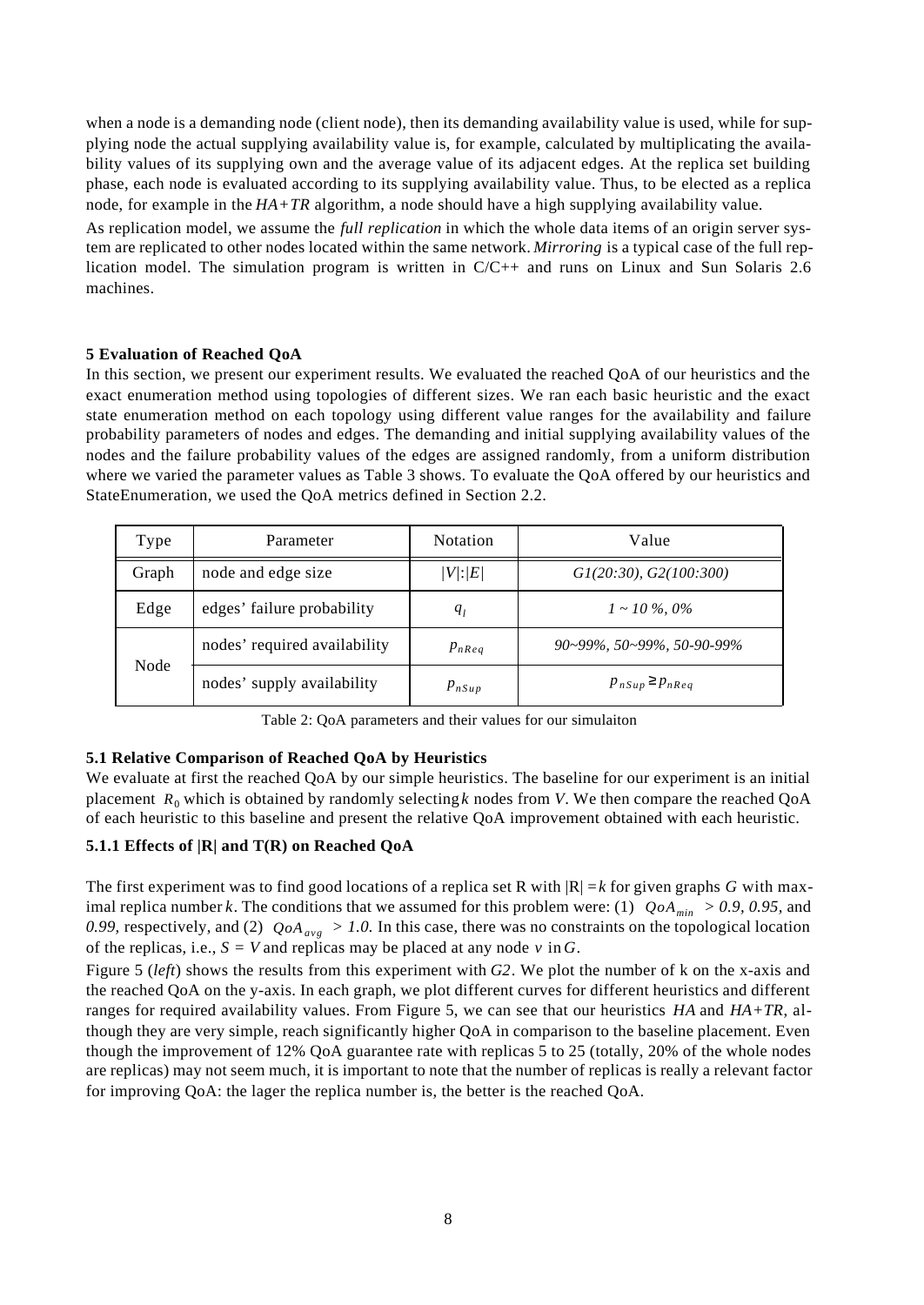### **5.1.2 Effects of Varying Availability Requirement Value Ranges on QoA**

In the second experiment, to study the effects of difference ranges of the required availability values on the reached QoA, we varied the ranges of required availability values ( $p_{nReq}$ ) from 50~99% to 80~99% and 90-99% for the same graph G2. We took also  $P_{nReq}$  as different single values like 50-80-99%. As Figure 5 (*right*) shows, the improvement rate of the reached QoA is better when the  $p_{nReq}$  is distributed in wider ranges.



Figure 5: Reached QoA values by our hueristics: (*left*) different heuristics, (*right*) different ranges for required availability values

#### **5.2 Exact Evaluation of Reached QoA by Heuristics**

We now evaluate the QoA reached by our heuristics in an exact form and check whether the reached QoA can really satisfy the required QoA for all demanding nodes (*QoA guarantee test*). We test also how many replica nodes do the heuristics need to give a QoA guarantee. For this purpose we ran our *StateEnumeration* routine described in Figure 3 with replica sets produced by our heuristics *HA* and *HA+TR* as input. Due to the exponentially growing runtime complexity and the memory requirements with growing graph sizes, we limited our experiments for the *StateEnumeration* to a small graph, the test graph  $GI$  with  $|V| = 20$  and  $|E|$  $= 30$ . Table 3 shows the detailed test result from *HA+TR*. For the calculation of the average ( $AvgQoA$ ) and minimal reached QoA (*MinQoA*), we excluded the QoA values for replica nodes.

| No. of<br>replicas, $R$ | Replica locations, $T(R)$      | Avg<br>QoA | Min<br>QoA | % QoA<br>Guarantee | % QoA<br>by exact test |
|-------------------------|--------------------------------|------------|------------|--------------------|------------------------|
| 1                       | 8                              | 1.0118     | 0.9100     | 0.75               | 0.80                   |
| 2                       | 8,10                           | 1.0194     | 0.9100     | 0.75               | not checked            |
| 3                       | 8,10,12                        | 1.0226     | 0.9193     | 0.75               | not checked            |
| 4                       | 8,10,12,11                     | 1.0355     | 0.9496     | 0.85               | not checked            |
| 5                       | 8, 10, 12, 11, 13              | 1.0399     | 0.9496     | 0.85               | not checked            |
| 6                       | 8,10,12,11,13,0                | 1.0487     | 0.9591     | 0.90               | 0.95                   |
| $\overline{7}$          | 8, 10, 12, 11, 13, 0, 16       | 1.0556     | 0.9900     | 0.95               | 1.00                   |
| 8                       | 8, 10, 12, 11, 13, 0, 16, 1    | 1.0577     | 0.9900     | 0.95               | not checked            |
| 9                       | 8, 10, 12, 11, 13, 0, 16, 1, 2 | 1.0610     | 0.9900     | 0.95               | not checked            |
| 10                      | 8,10,12,11,13,0,16,1,2,5       | 1.0711     | 1.0000     | 1.00               | 1.00                   |

Table 3: A detailed result for *HA+TR*with *G1*, failure probability: *0%*, and req. availability range: *90-99%*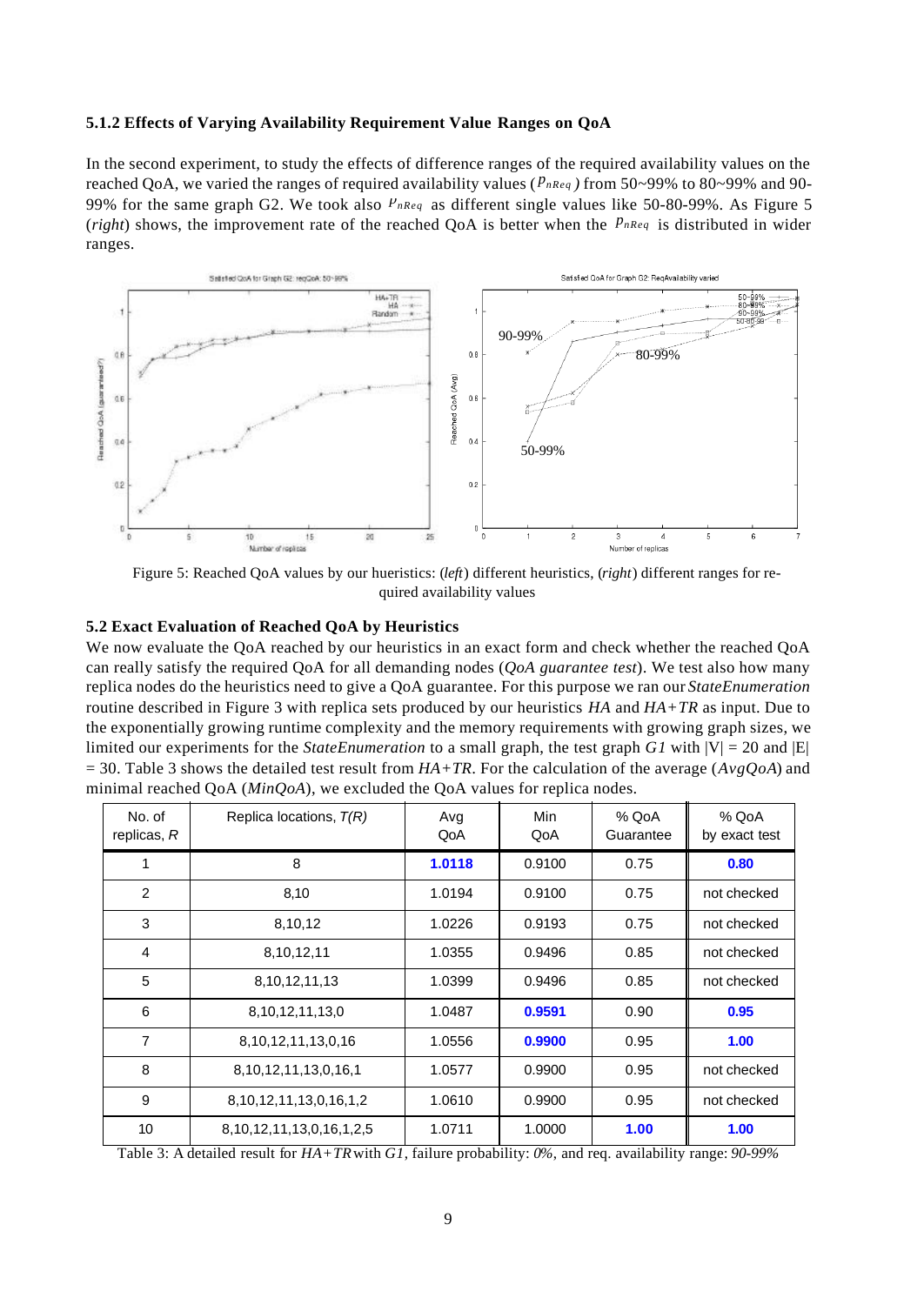Even though  $HA+TR$  could reach the average QoA (1.0118) greater than 1 with one replica node, it could not offer the QoA guarantee: 10 replicas were needed to satisfy the QoA guarantee for the small graph.



Figure 6: Reached QoA that was checked exactly by *StateEnumeration*

#### **5.3 Finding the Optimum -**  $\frac{R}{\text{ and }} T(R)$

In the last experiment, we considered the case of finding the optimum, i.e., the minimal number of replicas and their geographical placement which satisfies the availability QoS with guarantee. We re-used *StateEnumeration* and the test graph *G1* with the same values for availability and failure probability parameters. We started the routine with a replica degree of 1, i.e.,  $k=|R|=1$ , and selected each node as replica node. We then incremented the replica degree, until we reached the  $gQoA = 1.0$  (a QoA with guarantee). Table 5 shows the reached QoA values at each *k (k=1,2,3)*. Figure 6 plots the reached QoA that *StateEnumeration* algorithm calculated exactly with each instance for the given *k*. The wider spectrum of the left part is for highlighting the reached QoA from all of the instances for k=1 and the choosen instances for k=3. The right part of Figure 6 shows how the reached QoA varies in the case of k=2, and how big is the gap between good and bad QoA rates reached by the instances.

| No. of<br>replicas | Best<br>QoA value | Worst<br>QoA value | Mean<br>QoA value | Instances achieved the best QoA value                                                        |
|--------------------|-------------------|--------------------|-------------------|----------------------------------------------------------------------------------------------|
|                    | 0.80              | 0.10               | 0.3345            | $\{0\},\{8\}$                                                                                |
| 2                  | 0.95              | 0.15               | 0.8078            | $\{0,11\}, \{0,18\}, \{8,11\}, \{8,18\}, \{11,13\}, \{12,16\}, \{13,16\}$                    |
| 3                  | 1.00              | not checked        | not checked       | $\{0, 11, 16\}, \{0, 16, 18\}, \{8, 11, 16\}, \{8, 16, 18\}, \{11, 12, 16\}$<br>(11, 13, 16) |

Table 4: A test result from *StateEnumeration* with *G1*, failure probability: *0%*, and req. availability range: *90-99%*

#### **5.4 Discussion**

The following observations could be identified from our experiment results: (1) the location of replicas is a relevant factor for the availability QoS. Even though the QoA improvement could be achieved by increasing replica numbers, replicas' placement and their dependability affected the QoA more significantly; (2) using a heuristic method is more efficient than the exact method, at least in terms of the runtime complexity, to find a good placement for large graphs. But, the replica degree of their placement results are in most cases higher than those of exact methods. Furthermore, the heuristics give no guarantee for availability QoA.; (3) in opposite to the heuristic method, the exact method guarantees the availability QoS with its placement results, although the runtime complexity is very high:  $O(|V_R| \cdot 2^{|V| + |E|})$  and  $O(|2^{|V|} \cdot |V_R| \cdot 2^{|V| + |E|})$  for the availability checking and the guaranteed QoA problems, respectively.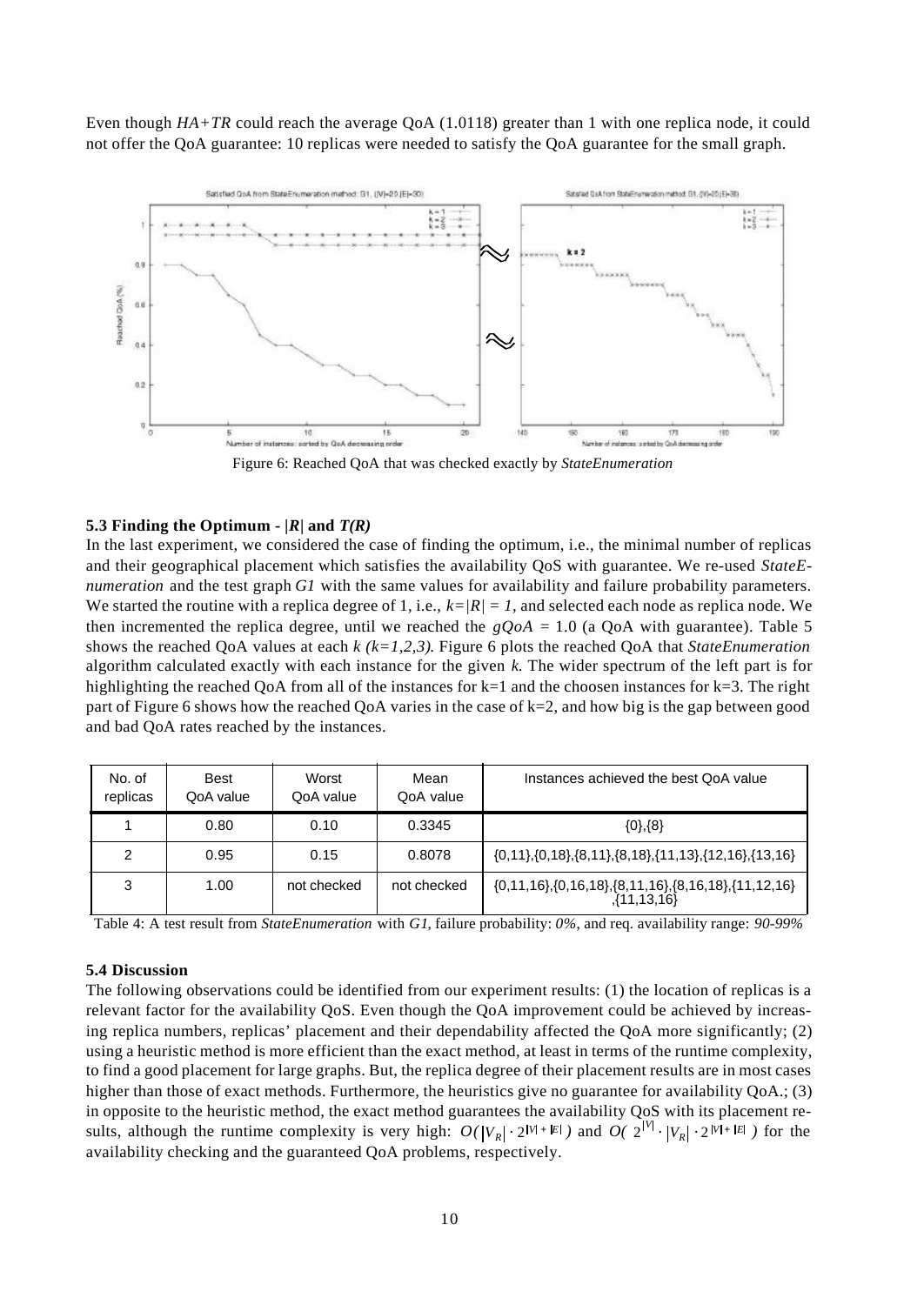#### **6 Related Work**

The key ideas on which our work on QoA concept in this paper bases are (i) an availability-centric view on QoS and (ii) satisfying different levels of QoA values required by individual users. Since the common goals associated with placement problems in exsisting studies are reducing clients' download time and alleviating server load, the main feature of the problem solving approaches for this problem category is that they usually addressed the cost and resource minimization issues, but not the question how to guarantee the required availability. Furthermore, we can find an "good" upper bound, if the selected placement meets the required availability QoS, but it is not guaranteed that the selected placement always meets the availability requirement.

#### **7 Conclusion**

In this paper we took an availability-centric view on QoS and focused on the issues of providing models and mechanisms to satisfy availability requirement for replicated multimedia services and contents. We developed a concept called *quality of availability (QoA)* in which the availability is treated as a new controllerable QoS parameter. Based on the QoA concept, we modelled a distrbuted multimedia system as a stochastic graph where all nodes and edges are parameterized with known availability and failure probabilities. We especially tackled the replica placement problem in which we specified different placement problems with different QoA metrics such as *MinQoA*, *AvgQoA*, and *GuaranteedQoA*. The primary result shows already that (1) the location of replicas is a more relevant factor than their number for satisfying the availability QoS for different users, and (2) the heuristic methods could not give any guarantee for their achieved QoA, even though they are very efficient for large size graphs. Our proposed QoA concept and model can be used as a base mechanism for further study on the availability and reliability QoS with dynamic replication problems and mobile storage planning problems. We are currently extending the simulation model to build a more realistic QoA model by taking QoS and consistency parameters into account.

#### **References**

- [1] Zheng Wang. *Internet QoS: Architectures and Mechanisms for Quality of Service*. Lucent Technologies, 2001.
- [2] J.Schmitt. *Heterogeneous Network QoS Systems*. PhD thesis, Darmstadt University of Technology, December 2000.
- [3] H. Schulzrinne. "QoS over 20 Years". Invited Talk in *IWQoS'01*. Karlsruhe, Germany, 2001.
- [4] SEQUIN project. "Quality of Service Definition" *SEQUIN Deliverable D2.1,* April 2001. available from <http://www.dante.net/sequin/QoS-def-Apr01.pdf>
- [5] HP Forum. *Providing Open Architecture High Availability Solutions*, Revision 1.0, Feb. 2001. available from <http://www.mcg.mot.com/us/products/solutions/ha\_solutions.pdf>
- [6] G. On, J. Schmitt and R. Steinmetz. "Design and Implementation of a QoS-aware Replication Mechanism for a Distributed Multimedia System", in *Lecture Notes in Computer Science 2158* (IDMS 2001), pp.38-49, Sep. 2001.
- [7] V. Firoiu, J.-Y. Le Boudec, D. Towsley, and Z-L Zhang. "Advances in Internet Quality of Service", available from <http://dscwww.epfl.ch/en/publications/documents/tr00\_049.pdf>
- [8] M.R. Garey and D.S. Johnson. *Computers and Intractability: A Guide to the Theory of NP-Completeness.* Freeman, 1979.
- [9] Christos H. Papadimitrio and Kenneth Steiglitz. *Combinatorial Optimizatioon: Algorithms and Complexity*. Prentice-Hall, ISBN 0-13-152462-3, 1982.
- [10] Judea Pearl. *Heuristics: Intelligent Search Strategies for Computer Problem Solving*. Addison-Wesley, ISBN 0-201-05594-5, 1984.
- [11] G. Coulouris, J. Dollimore, and T. Kindberg. *Distributed Systems*. 3rd Ed., Chapter 1, 8, 14 and 15, Addison-Wesley, 2001.
- [12] N. Mladenovic, M. Labbe and P. Hansen: "Solving the p-Center Problem with Tabu Search and Variable Neighbourhood Search", July 2000. available from <http://www.crt.umontreal.ca/>